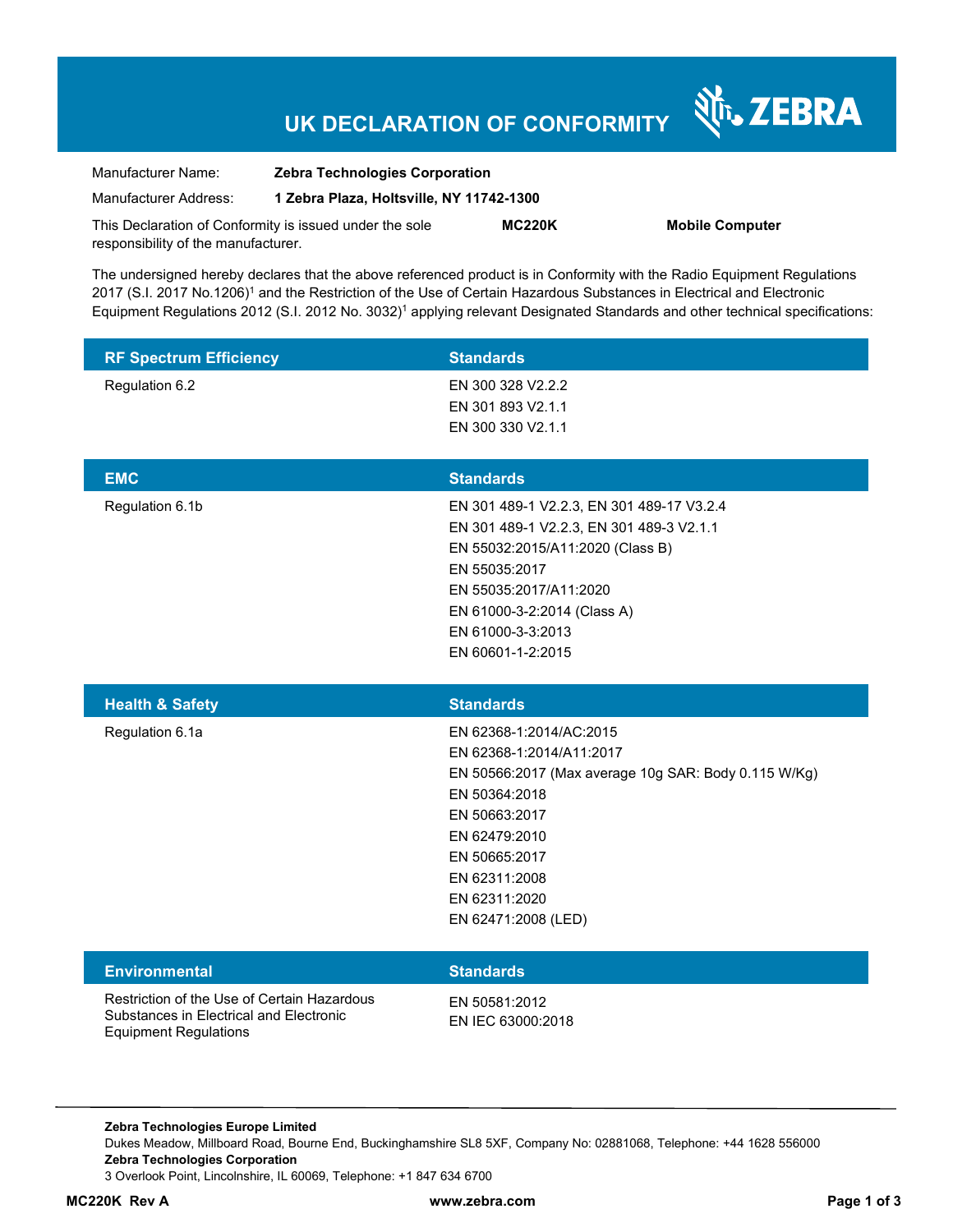## **UK DECLARATION OF CONFORMITY**



With regard to the Radio Equipment Regulations 2017 (S.I. 2017 No.1206)<sup>1</sup>, the conformity assessment procedure referred to in regulation 41(4)(a) and detailed in Schedule 2 has been followed.

 $^{\rm 1}$  As amended by applicable EU withdrawal legislation implemented at the time of issuing this declaration

**Signed on behalf of Zebra Technologies Corporation** 

*(Signature of authorized person)* Marco Belli Rev: A Annual Rev: A Annual Rev: A Annual Rev: A Annual Rev: A Annual Rev: A Annual Rev: A Annual Rev Sr. Manager, Regulatory **Date: 3 September 2021** Place: Bourne End, UK